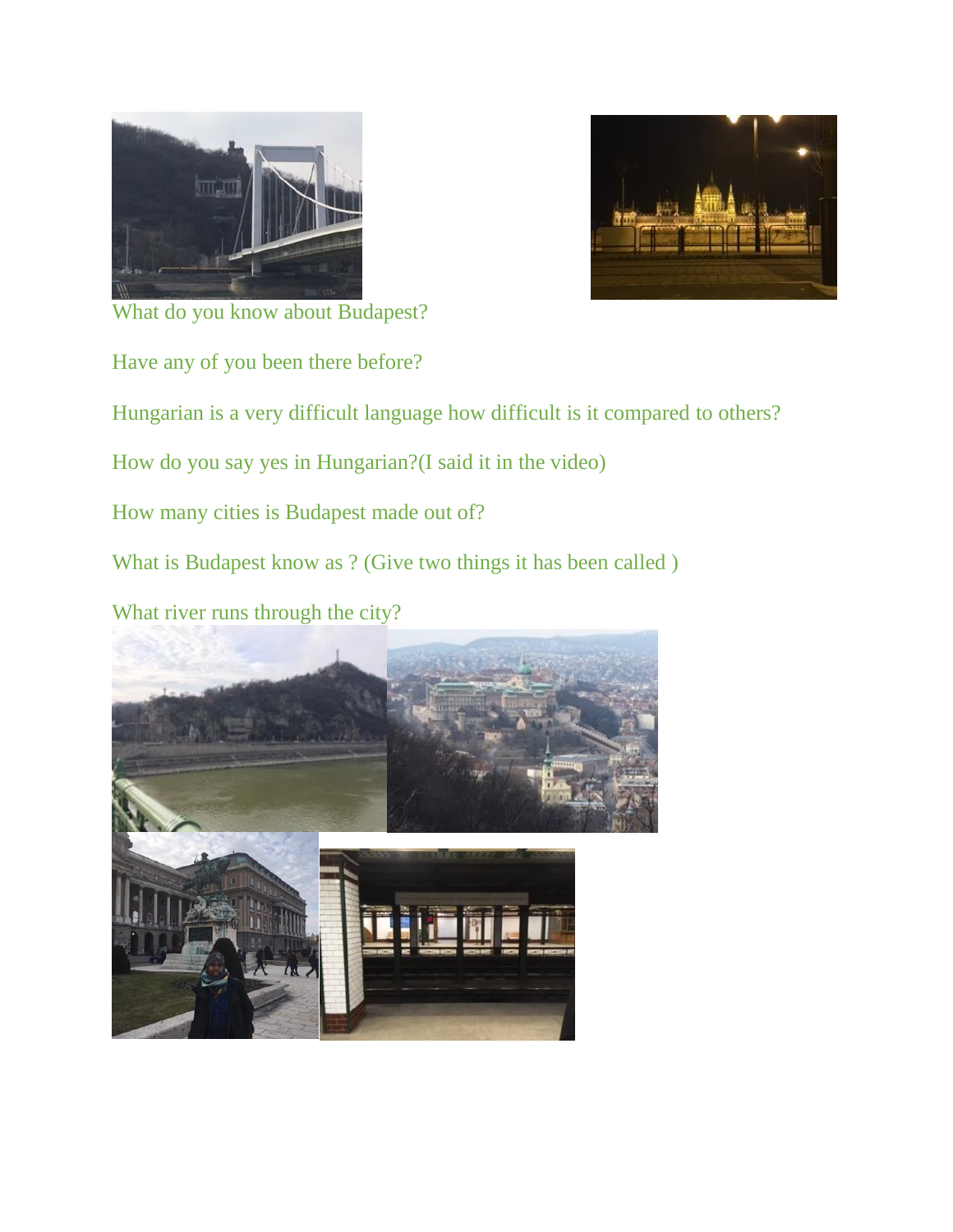

Where do you like to go on vacation? Where would you like to go on vacation? Tell your partner about your best travel story. What are some things you always take with you on a trip? Do you prefer package tours or making your own trip? Where did you spend your last vacation? What did you do? What are some of the benefits of traveling alone? What are some of the benefits of traveling with a group? What is the longest journey you have ever made? What's the best way to travel? (By plane, ship, train, car, etc.) Where is the most amazing place you have been? Where are the best places for: Adventure vacations?

Historical vacations?

Shopping vacations?

Party vacations?

Relaxing vacations?

What is the best and worst thing about traveling to a new country?

Where do you prefer to stay when you go on vacation? (Hotel, hostel, Airbnb house / room, etc.)

What are your best travel tips?

What is the strangest food you've seen or eaten while on vacation?

What do you like to do while you are traveling? (i.e. relax, shop, sight see, experience local culture…)